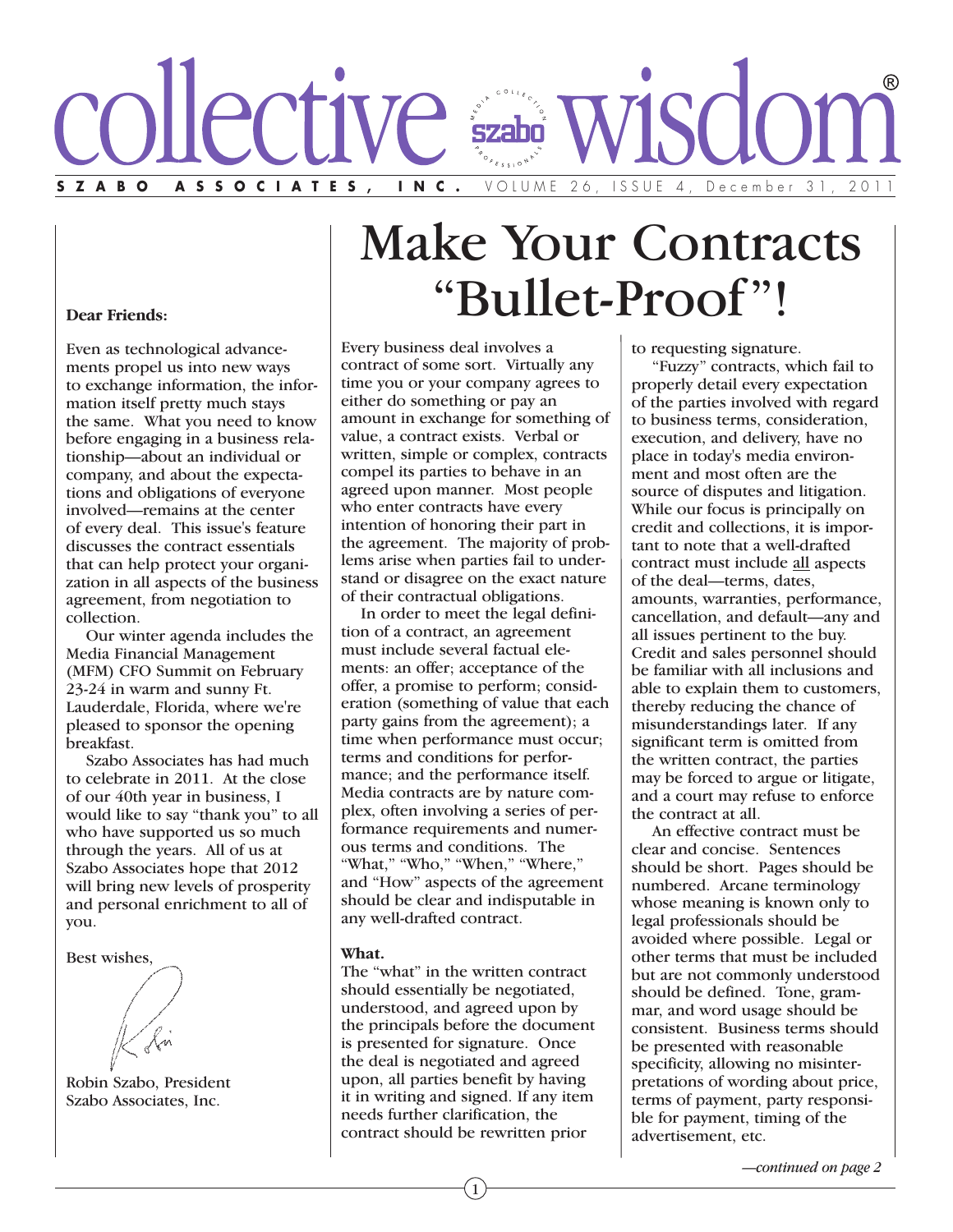# *Bullet-Proof—*

#### *—continued from page 1*

#### **Who.**

Parties to the contract, as well as individual representatives, must be clearly identified. The correct legal name of the entity must be listed, as well as any other names under which the entity may operate. Individuals signing the contract on behalf of a legal entity (corporation, partnership, limited liability company, etc.) must be authorized to act on its behalf and should clearly indicate the legal capacity in which they are signing. The signatories should both print and sign their names.

If the contract is with an advertising agency, the contract should state that the agency is unconditionally and primarily liable for all payments due to the media property, regardless of whether the agency is paid or reimbursed by the advertiser. (Agencies that have a parent company usually operate contractually as individual entities, with contract requirements that address their particular business model and services.) For additional protection, Szabo recommends that the contract (and for that matter, credit applications and all subsequent invoices and correspondence) include a "joint and several" liability clause, which states that both the agency and advertiser remain liable for payment until the media property is paid. Because the joint and several liability position holds the advertiser responsible in the event of nonpayment by the agency, the advertiser should receive a copy of the contract.

## **Where.**

The "where" in the contract agreement is often underestimated in its importance until the contract is breached. When enforcement of the contract or recovery of loss becomes an issue, however, the "jurisdiction and venue" clause in the contract can greatly affect the decision about how to move forward as well as the final outcome.

Jurisdiction is the power or authority to decide, interpret, or apply the law. As explained in

Nolo's Plain-English Law Dictionary, a court must have both "subject matter jurisdiction" (power to hear the type of case in question, which is granted by the state legislatures and Congress) and "personal jurisdiction" (power to make a decision affecting the parties involved in the lawsuit, which a court gets as a result of the parties' actions). The court may be a municipal, general, county, state, district, or federal court.

Venue is simply the locale in which a suit may be filed. The choice must be appropriate under the law. Where the contract was entered into, where the contract is to be performed, or where one of the principals resides or conducts business would be deemed an appropriate choice.

Jurisdiction and venue can be decided in two ways: (1) by review of the events and documents from which the dispute or debt arose, or (2) by consent of both parties in the terms and conditions of the agreement that is the basis of the dispute or debt. Particularly when contracts involve parties in different states or countries, agreement on a jurisdiction and venue clause in the contract can save considerable time, trouble, and money if contract enforcement becomes an issue.

On the face of it, a jurisdiction and venue clause stating that both parties will submit to the jurisdiction of courts in your county and state seems the most advantageous. With this option, the debtor would have to retain counsel in your location, your witnesses most likely would not have to travel as far, you would be familiar with local courts, and the debtor may be discouraged to retain counsel out of state when relatively small amounts of money are in dispute.

There are, however, some disadvantages to this choice. The debtor's assets are more likely to be where the debtor is located rather than where the judgment is entered. If your judgment is awarded against an out-of-state or out-of-country debtor, you then must pursue recognition and enforcement of the "foreign" judgment in the debtor's locale.

Recognition occurs when the

court of one jurisdiction or country accepts a judicial decision of a foreign jurisdiction or country and issues a judgment with virtually the same terms without rehearing the substance of the lawsuit. It can refer to either a "foreign-country judgment" (from another country) or "foreign sister-state judgment" (from a different state within the U.S.). Once the judgment is recognized, the prevailing party can then seek "enforcement" by accessing all the enforcement remedies of the jurisdiction that recognized the judgment.

The "Uniform Foreign Money Judgments Recognition Act," which requires states to give effect to the judgments of other states with the proper filings, applies in all states with the exception of Indiana, Massachusetts, and Vermont. In these three states, a "domestication" action must be filed, which is generally a mere formality since the full faith and credit clause of the U.S. Constitution requires states to honor judgments of other states. Additionally, a small minority of jurisdictions, including New York state, require bringing a new action on the judgment in certain types of cases.

The key to using jurisdiction and venue to best advantage is to create a clause in the contract that prevents the defendant debtor from effectively arguing improper jurisdiction while offering media flexibility. Language that requires suit in only one jurisdiction and/or venue should be avoided. Rather, a clause in the media contract whereby both parties consent that proper jurisdiction may be a particular state and court allows the option of suing in the media organization's location if deemed most advantageous. The wording of the clause should be developed with in-house or corporate counsel.

## **How.**

When contract disputes cannot be solved by the parties themselves, the "how" becomes a critical step in the path toward the most satisfying resolution. Contract clauses that state the course of action can save the parties considerable resources.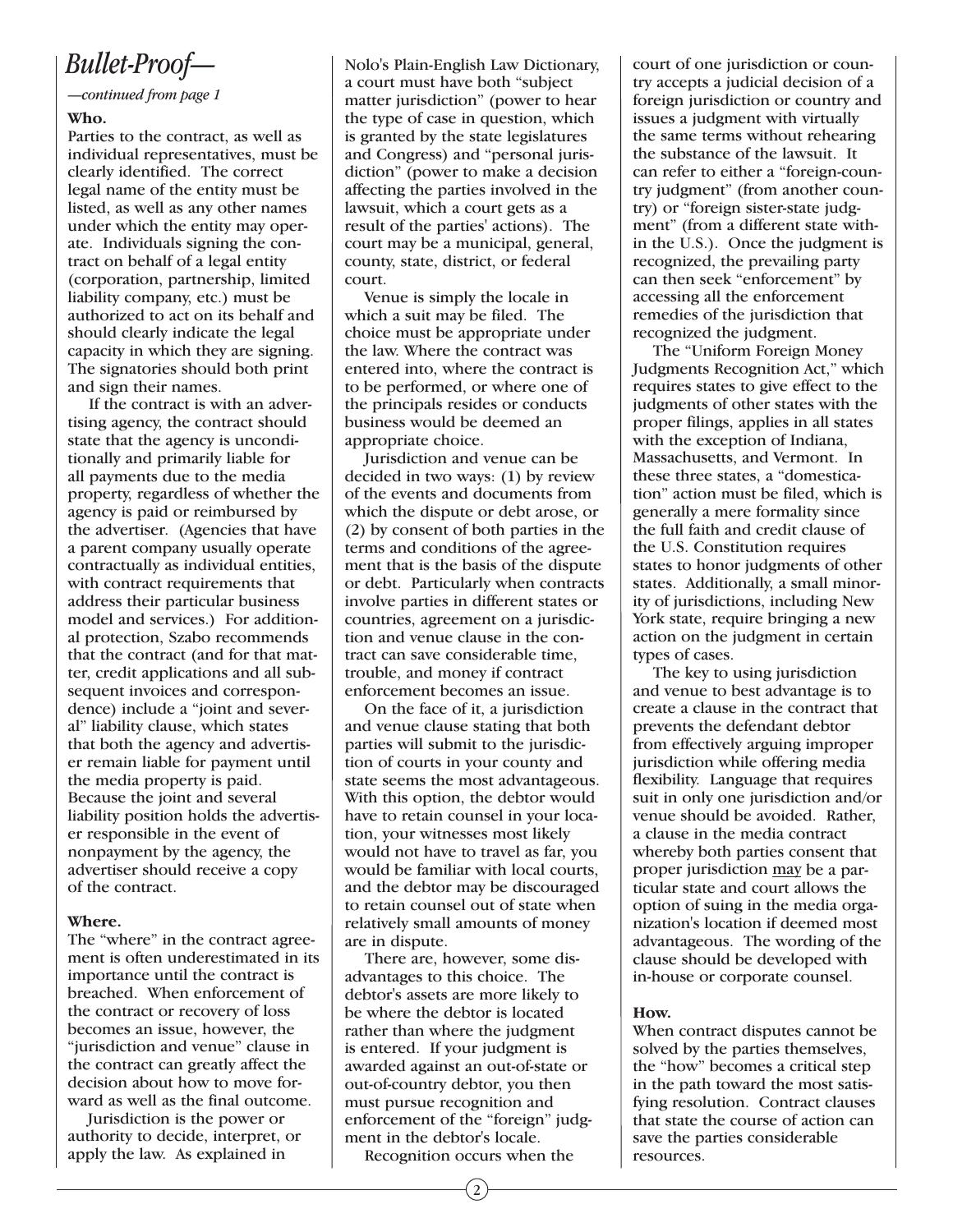*Default.* The consequences of default should be addressed in the payment terms and payment schedule section of the contract. If terms are net 30 upon receipt of a proper invoice, wording might be, "In the case of nonpayment, vendor will be entitled to recover 1.5% (or whatever is the maximum allowable by governing law), compounded monthly on the overdue amount in addition to the original amount outstanding, and in addition to any costs associated with debt collection. In the case of default, the creditor may change credit terms and/or cancel the remaining term of the contract." Again, wording of the clause should be developed with in-house or corporate counsel.

*Arbitration.* Because of the potential cost of lawsuits, contracts often include clauses requiring parties in dispute to submit to arbitration, a technique that employs an independent and neutral third party to settle disputes outside of the court system. Arbitration is one type of ADR, or alternative debt resolution.

There are a several advantages to arbitration. The process may be faster than traditional court proceedings, depending on the schedule of the parties and the arbitrators. The media organization can insert language into its contracts that stipulate the arbitration organization of choice as well as the number of arbitrators that will hear the dispute. Also, because there are limited avenues for appeal, the duration of the dispute may be further shortened, reducing costs even more.

The disadvantages of arbitration are also considerable. While cost containment is the primary goal of arbitration, the cost of arbitration can actually be higher than the cost of a lawsuit. For example, Szabo attorneys typically work on a contingency basis with costs advanced by clients, while costs for arbitration may be based on the balance of the claim and may be several hundred or even thousands of dollars. Depending on the chosen arbitrator or arbitration organization, discovery may be limited or nonexistent, and there may be a limited number of locations for face-to-face arbitrations to take place. Although usually thought to be a faster process than lawsuits, juggling the schedules of several arbitrators for hearings can cause delays. Awards must be confirmed as judgments in order to execute or collect if the losing party fails to voluntarily pay. Additionally,

3



"You know I think it's important to put things in writing, Loretta. But if some guy handed me a prenuptial agreement like this, I'd be thinking twice!"

the limited avenues for appeal can make it difficult to overturn an illfounded decision.

Because of the many advantages and disadvantages of arbitration, each organization, with its legal counsel, should determine whether inclusion of an arbitration clause is to its best advantage.

*Attorney Fees and Collection Costs.* The contract should include a clause allowing the attorney to ask the court to award "reasonable attorney fees" in the judgment. Typically, in collection cases, the amount that is "reasonable" is determined by the judge in the absence of local, state, or federal statutes. Collection costs or fees should also be specified, allowing suit for the costs of placing the matter with a collection agency. It should be noted that not all states allow the request for collection fees in a complaint, and some states may interpret attorney fees and collection costs as the same item with regard to handing down an award.

Cost reimbursement to the prevailing party should also be included in the contract to cover out-ofpocket costs such as filing fees, service costs, etc. Additionally, interest payments on overdue amounts should be specified; otherwise, the applicable prejudgment interest will default to the amount allowed in the state. A commonly used statement with regard to fees and costs is, "Advertiser (or other party) agrees to pay all attorney and/or collection fees incurred in the collection of any unpaid balance, along with all costs." As with all contract clauses, the statement regarding fees and costs should be reviewed by counsel.

*Non-Originals, Electronic Documents, and Electronic Signatures.* There will be times, as we all know, when a signed original hard-copy contract cannot be offered to the courts for consideration. Szabo Associates posed the question about the validity of nonoriginal documents in the courts to a number of attorneys across the country, who agreed that while originals are always best, copies can be acceptable in the majority